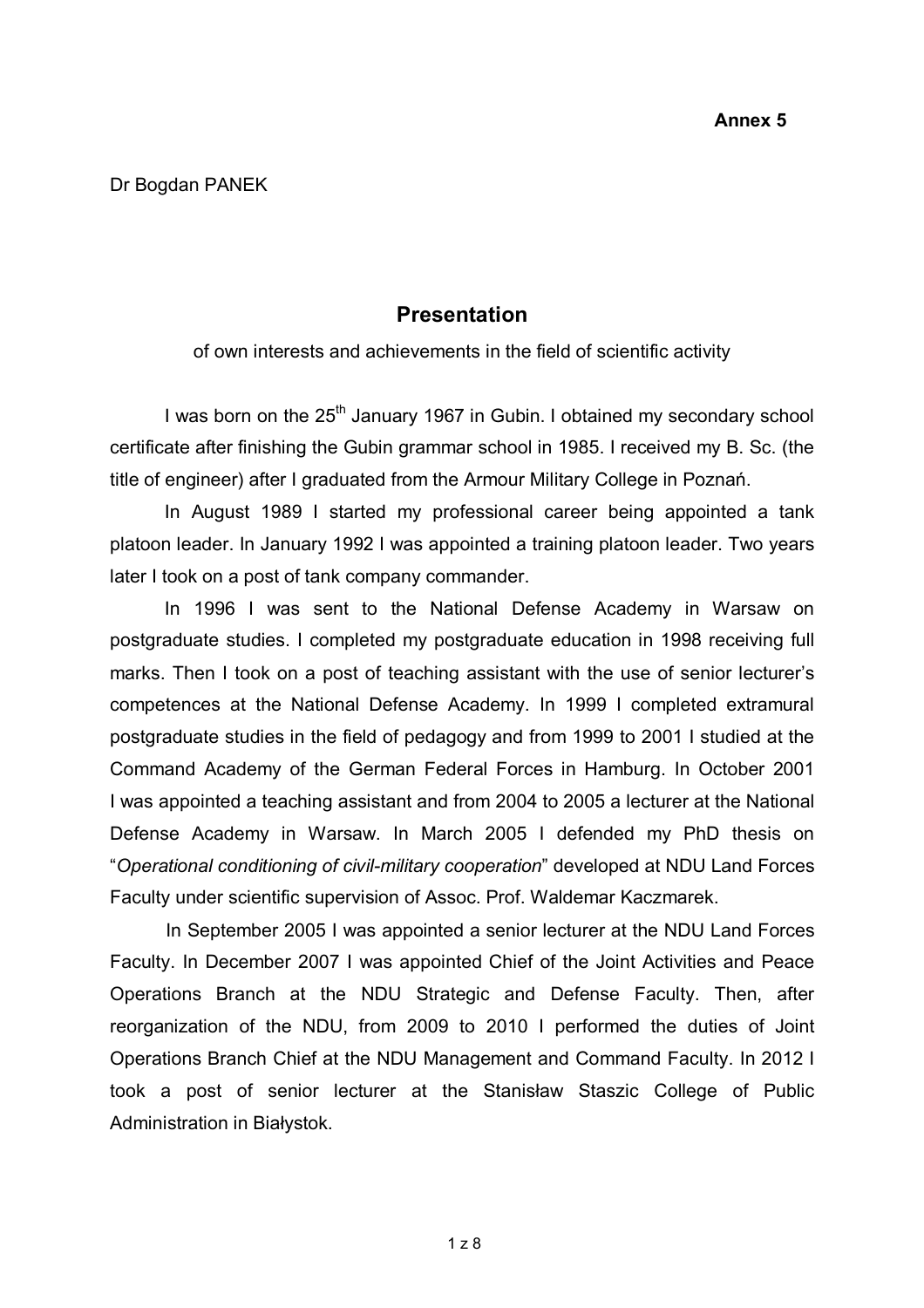During my studies at the Command Academy of the German Federal Forces in Hamburg and my work at the National Defense University I participated in numerous seminars and exercises concerning both the military and non-military domains, which helped me not only to broaden my mind but to understand processes and relations taking place in non-military domain as well.

Due to my education and place of military service, my interests initially focused on issues related to command and control in operations. The significant impulse to widen the area of my interests encompassing general concept of joint activities, including multinational crisis response operations, was triggered by the studies at the Command Academy of the German Federal Forces in Hamburg and scientific & teaching performance at the National Defense Academy. During my studies at the Hamburg Academy I had an opportunity not only to gain new knowledge on operational and tactical level but to compare my previous opinions and experiences with points of view presented by commissioned officers representing different nationalities. Participation of commissioned officers coming from all the NATO member countries favoured my personal development. I perceived it as a formal and informal forum for exchange of information, experiences and understanding views and mentalities of various nations. To a great degree it affected shaping more objective opinions on issues related to aspects of multinational crisis response operations and transatlantic security.

An inspiring experience, in terms of future scientific work, was participation in multinational and national exercises, and study journeys made. In my opinion, the most interesting exercises included:

- 1. Multinational exercise *"KOREX 2000"* (Hamburg) operation conducted in Central Europe under the Article 5 of the Washington Treaty.
- 2. Multinational exercise *"COMBINED EFFORT 2000"* (Hamburg) crisis response operation.
- 3. Multinational exercise *"CRYSTAL EAGLE 2001"* (Drawsko Pomorskie) operation conducted in Central Europe under the Article 5 of the Washington Treaty...
- 4. Multinational exercise *"JOINT HARMONY 2001"* (Hamburg) peace support operation.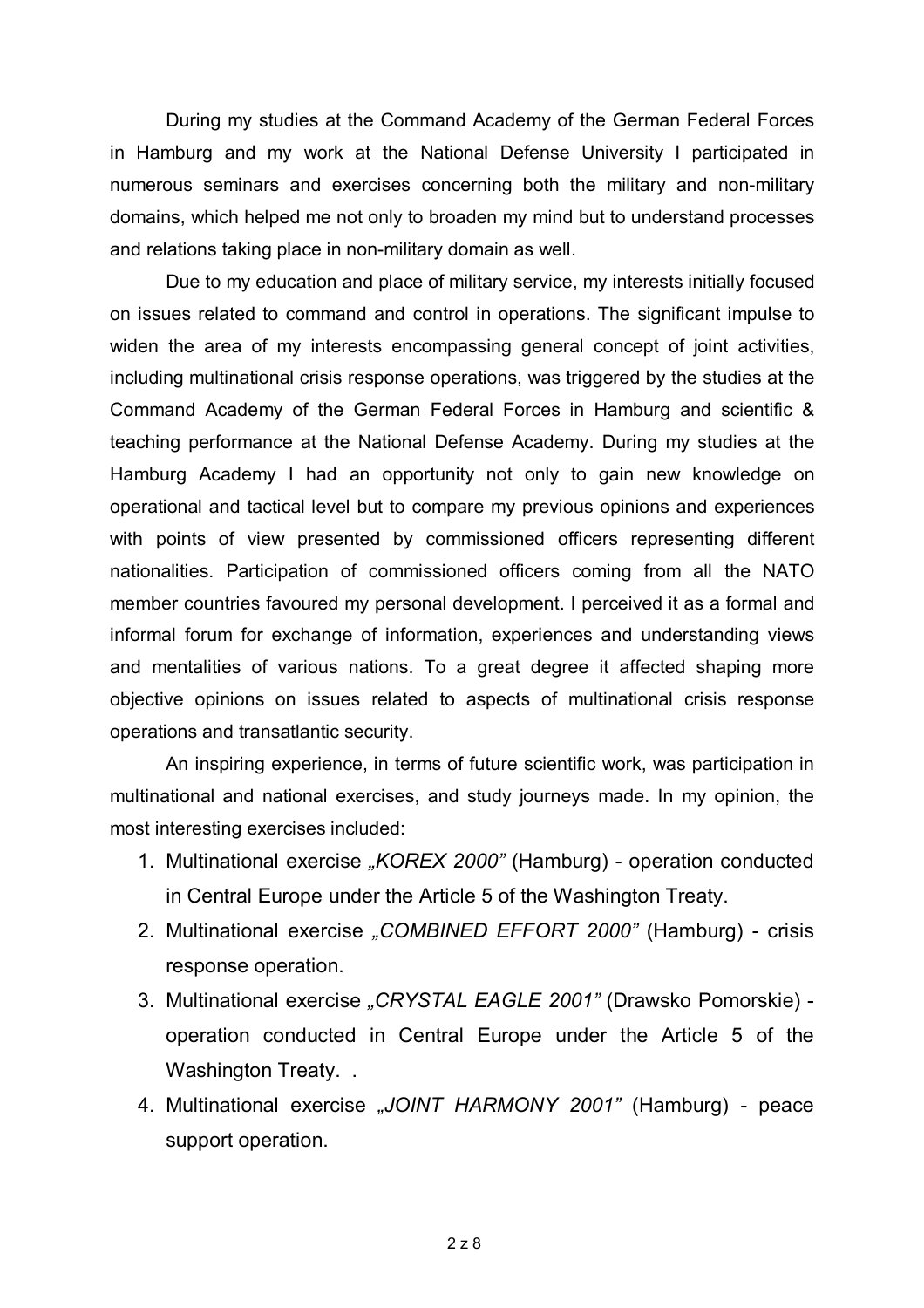- 5. Multinational exercise *"JOINT RELIEF 2001"* (Hamburg) humanitarian operation.
- 6. Multinational exercise *"JOINT EXTRACTION 2001"* (Hamburg) evacuation operation.
- 7. Multinational exercise *"JOINT RESPONSE 2001"* (Hamburg) crisis response operation.
- 8. Multinational exercise *"KOREX 2002"* (Hamburg) crisis response operation.
- 9. Computer-assisted multinational exercise *"COMMON TRIAL 2003"* (Hamburg) - crisis response operation.
- 10. Computer-assisted multinational exercise *"COMMON TRIAL 2004"*  (Hamburg) - crisis response operation.
- 11.Computer-assisted multinational exercise *"COMMON TRIAL 2005"* (Hamburg) - crisis response operation.
- 12. Multinational exercise "*COMMON MISSION 2003 2006"* (Warsaw) - co-author and main author of the exercise.
- 13. National computer-assisted command post exercise *"TARCZA 2007"* (Warsaw) - main author of the exercise.
- 14. Multinational computer-assisted command post exercise *"COMMON EFFORT 2008"* (Warsaw) - crisis response operation - main author of the exercise.
- 15. Multinational computer-assisted command post exercise *"COMMON EFFORT 2008"* (Warsaw) - crisis response operation - main author of the exercise.

My most interesting study journeys included: France – Travel (10-14.04.2000), Marine – Travel (05-08.06.2000), Air Force – Travel (03-07.05.2000), NATO – Travel1 (12-13.12.2000), NATO – Travel2 (23-27.05.2001), USA – Travel (03- 18.09.2001).

**1. Land, naval, air force command and bases:** Air Force Command, Köln (03-04.07.2000), Flottenkommando, Glücksburg (05.06.2000), Marine Corps Base, Camp Lejeune (05-06 Sep 2001), Norfolk (06 Sep 2001) - USA.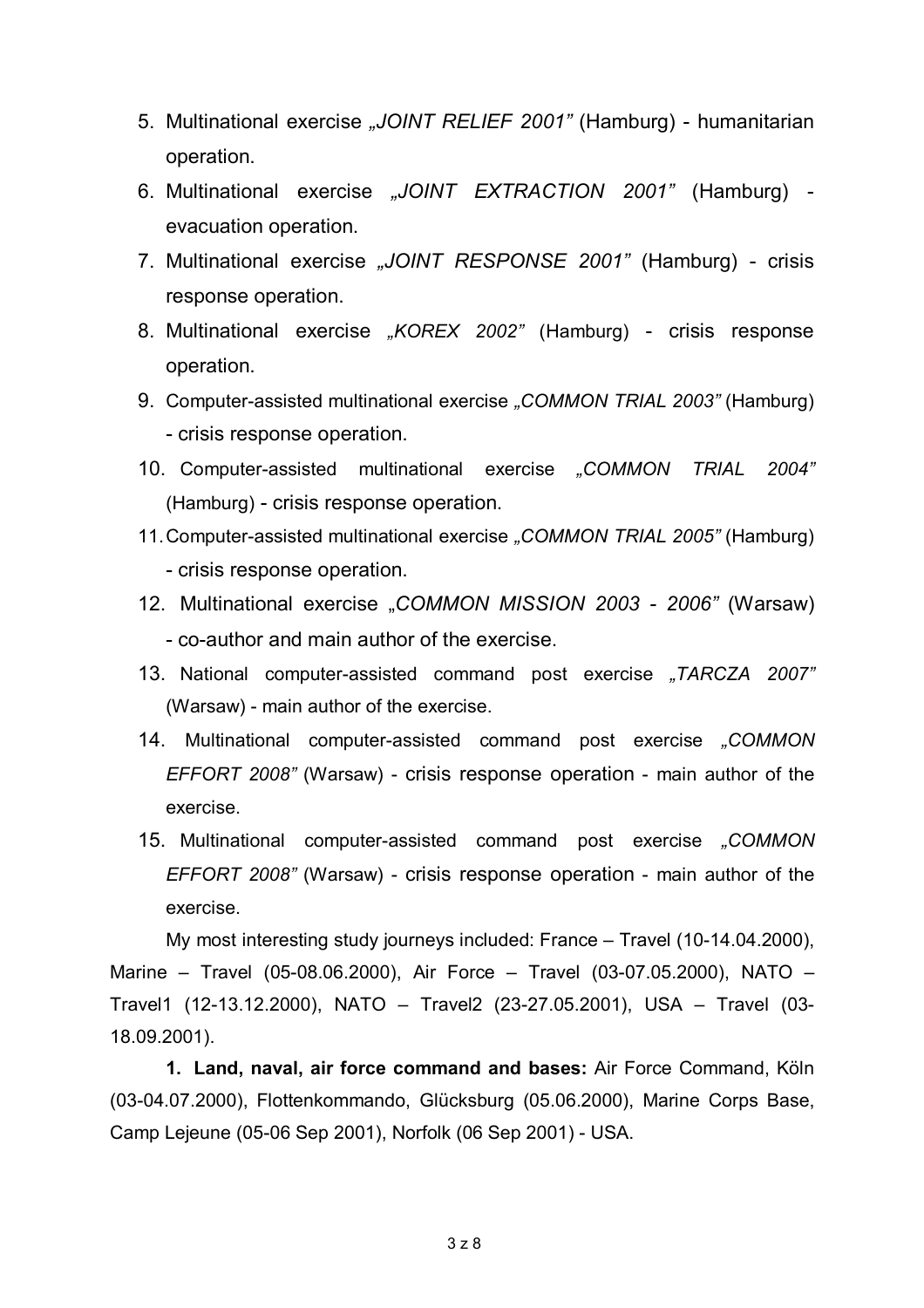**2. Allied HQs**: SHAPE (13 Dec 2000, Mons, Belgium), NATO HQ (12 Dec 2000, Brussels), NATO Regional Command South (23-25 Apr 2001, Naples, Italy).

**3. Military academies**: Command and General Staff College (10-15 Nov 2001), Ft. Leavenworth (USA), Centro Superior de Estudios de la Defensa Nacional – CESEDEN (26 Apr 2001, Madrid - Spain, Ecole Militaire (10 Apr 2000), Paris – France).

**4. Political institutions:** Federal Ministry of Defence (06.09.1999, Bonn, RFN, US State Department (07 Sep 2001, Washington D.C., USA), Pentagon (07 Sep 2001, Washington D.C., USA).

Due to my assignment to the National Defense University, experience and knowledge resulting from participation in the above-mentioned undertakings, and also my scientific & teaching work at the NDU, my research interests focused on joint activities and operations. Analytic works developed by the Joint Activities & Peace Operations Branch and own conclusions narrowed the area of scientific interest to the role of multinational crisis response operations perceived as an instrument of transatlantic security and significantly affected the shape and contents of my habilitation thesis.

Analyzing the subject matter literature, one can observe considerable disproportion between the meaning of multinational crisis response operations conducted in the contemporary world and the reflection of the issues in the mentioned literature. The considerations of Polish security and safety theorists marginalize the issues. The most interesting and valuable conclusions considering the issues can be found in different conference proceedings.

The above mentioned determinants inspired me to make an attempt to comprehensively present the issues related to the role and place of multinational crisis response operations in transatlantic security environment. Taking into account multiple aspects of the considered issues in conducted research and analyses, I mainly focused on two organizations - NATO and European Union - which are nowadays perceived as the major agents involved in shaping transatlantic security environment.

After my PhD dissertation, I participated in works of research teams that directly or indirectly dealt with multinational crisis response operations.

The most important scientific & research developments I supervised or took part in contained: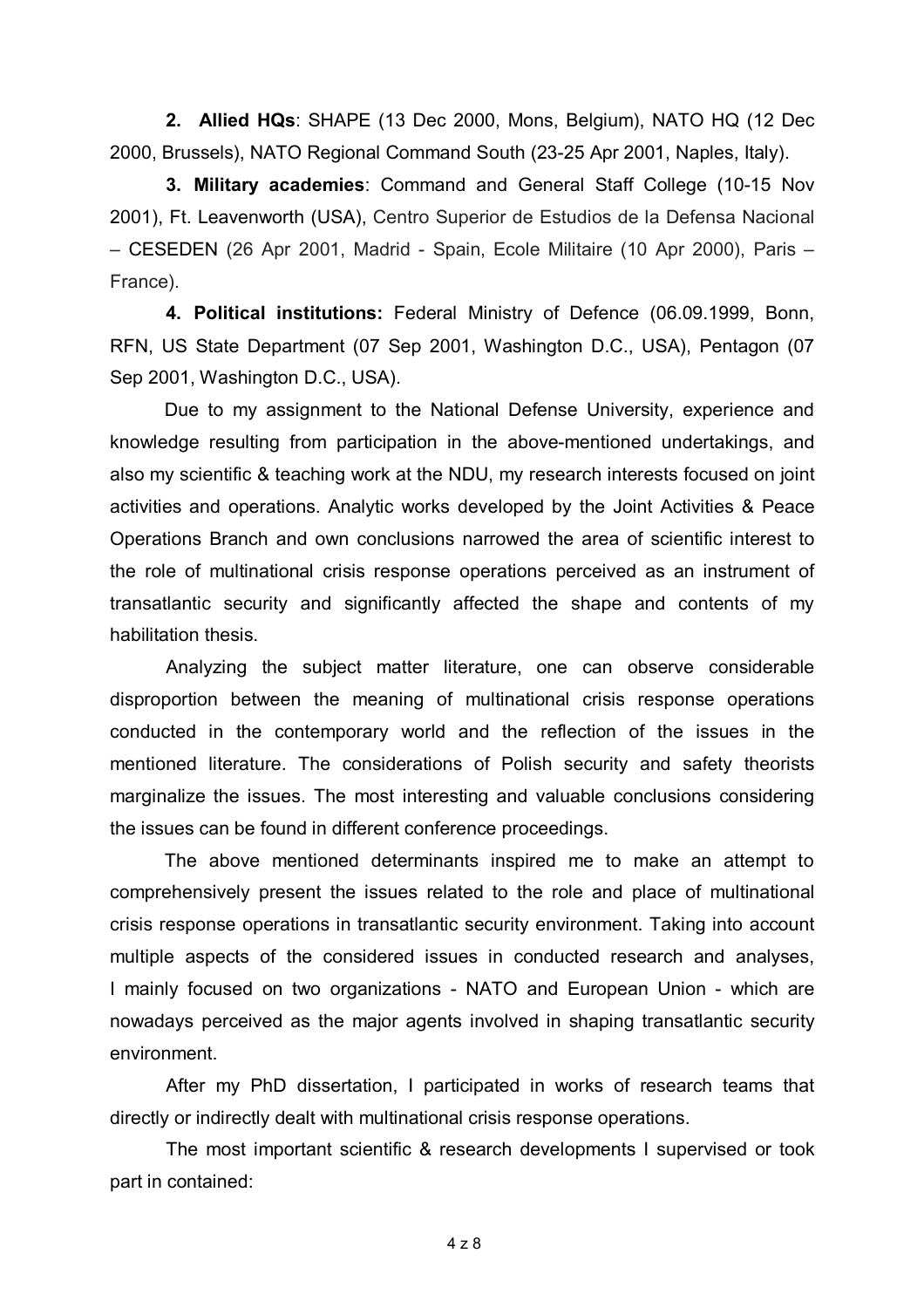- 1. B. Panek (scientific supervision): *Contemporary dimension of operation; codename: "Dimension"*, part 1 *(Evolution and conditioning of contemporary operations)*, NDU, Warsaw 2009, collective development, scientific supervision, own contribution: 149 pages.
- 2. B. Panek: *Contemporary dimension of operation; codename: "Dimension"*, part 2 *(Requirements considering armed forces in the context of current and future operations)*, NDU, Warsaw 2009, 150 pages.
- 3. *Security policy in transatlantic relations*, NDU, Warsaw 2007. Collective development under supervision of J. Gryz, own contribution: 42 pages.
- 4. *Model of education for European Security and Defense, part 2*, NDU, Warsaw 2007. Collective development under scientific supervision of P. Sienkiewicz, own contribution: 20 pages.
- 5. *Concept of joint activities/operations – contemporary dimension of military strategy*, NDU, Warsaw 2008. Collective development under supervision of J. Pawłowski, own contribution: 40 pages.
- 6. *Functions and capabilities of joint force in crisis response operations*, NDU, Warsaw 2008. Collective development under supervision of M. Kozub, own contribution: 85 pages.
- 7. *Planning activities of the Polish Armed Forces in combined joint crisis response operations*, NDU, Warsaw 2008. Collective development under supervision of R. Kwećka, own contribution: 71 pages.
- 8. *Institutionalization of transatlantic relations in the field of international security,* NDU, Warsaw 2008. Collective development under supervision of R. Kwećka, own contribution: 45 pages.
- 9. *European crisis response system - part 1*, NDU, Warsaw 2008. Collective development under supervision of J. Gryz, own contribution: 36 pages.
- 10.*Factors determining changes in strategies of states and international organizations,* NDU, Warsaw 2008. Collective development under supervision of R. Kwećka, own contribution: 24 pages.
- 11. *Conditioning of planning activities conducted by the Polish Armed Forces in multinational Crisis Response Operations,* NDU, Warsaw 2009. Collective development under supervision of R. Kwećka, own contribution: 46 pages.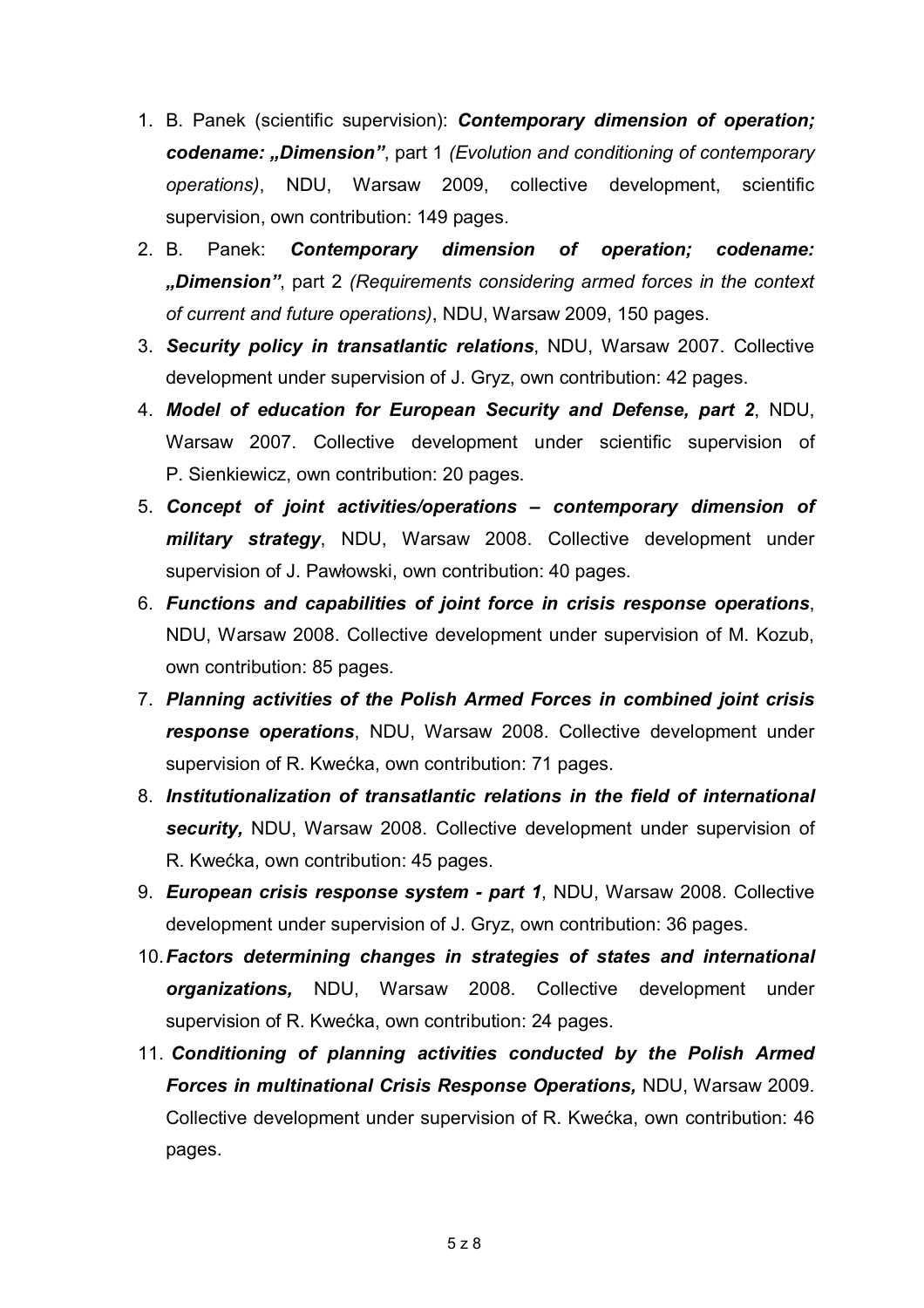- 12.*Military strategy in theory and practice*, NDU, Warsaw 2009. Collective development under supervision of R. Niedźwiecki, own contribution: 25 pages. The most important monographs I supervised or took part in contained:
- 1. B. Panek, *NATO Security Policy*, Słupsk 2012, **ISBN 978-83-933353-5-0**, 184 pages.
- 2. B. Panek, *Issues of European Security Policy*, Gdańsk 2011, **ISBN 978-83-933353-9-8**, 135 pages.
- 3. B. Panek, *Crisis Response Operations*, NDU, Warsaw 2007. **ISBN 978- 83-7523-018-5**.
- 4. *Security in transatlantic relations*, Adam Marszałek 2008. Collective development under scientific supervision of J. Gryz, own contribution: 51 pages. **ISBN 978-83-76-11-056-1**
- 5. *European Union Crisis Response System*, Adam Marszałek 2010. Collective development under scientific supervision of J. Gryz, own contribution: 39 pages. **ISBN 978-83-7611-559-7.**
- 6. M. Kozub, B. Panek, *Armed Forces as an instrument of international security policy*, SWSPZ, Łódź - Warsaw 2010, **ISBN 978-83-60230-99-2**, own contribution: 100 pages.
- 7. B. Panek, *Joint operations, part 1 Theoretical fundamentals*, NDU, Warsaw 2008, scientific supervision, own contribution: 60 pages., **ISBN 978- 83-7523-040-6**.

The complexity and scope of research problems resulted in publication of some obtained research and analysis outcomes with my involvement as a co-author, which enabled exhaustive and content-related presentation of the mentioned issues in connection with opinions of other co-authors who are experts in their fields of interest. I think that each of the developments met the expectations of both practitioners and theorists dealing with multinational crisis response operations perceived from the perspective of transatlantic security because in this field, in many cases, practice seems to be ahead of theory. I propagated the research results in the form of publications in *NDU Scientific Issue*, *Bellona Quarterly*, *Safety at Sea* (yearbook) and *Land Forces Review* (quarterly).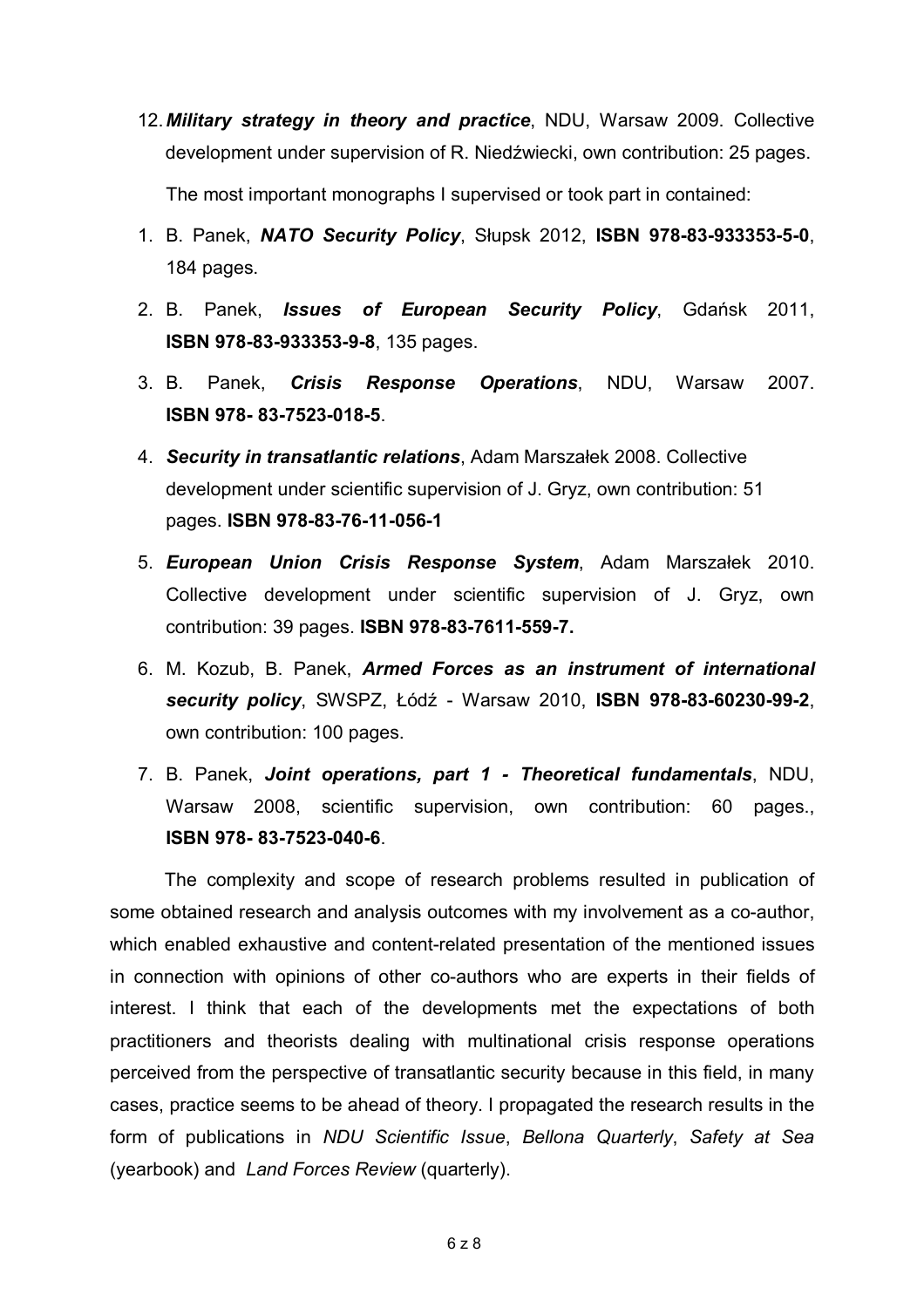In my opinion, the most valuable articles include:

- 1. B. Panek, *NATO Crisis Response Operations*, NDU Scientific Issue No 3/2007.
- 2. B. Panek, *Crisis Response Operations in European Security and Defense Policy*, NDU Scientific Issue No 4/2007.
- 3. B. Panek, *Command and Control in NATO Crisis Response Operations*, MoD, Bellona Quarterly No 1/2008.
- 4. B. Panek, *Effect-Based Operations (EBO)*, Land Forces Review No 2/2008.
- 5. B. Panek, *Preparation and conduct of Operation Iraqi Freedom 2003*, NDU Scientific Issue No 4/2008.
- 6. B. Panek, *European Union Crisis Response Operations,* Bellona Quarterly No 4/2009.
- 7. B. Panek**,** *Impact of global conditioning on current and future perception of security at sea***,** Safety at Sea, issue 3, Gdynia 2009.
- 8. B. Panek, **NATO** *Nuclear Policy, part 1 (NATO Nuclear Policy in 2010)***,** Quarterly Land Forces Review 2013.
- 9. B. Panek, *NATO Nuclear Policy, part 2 (Washington's guidance in the context of future nuclear policy and its impact on new NATO Strategic Concept)***,** Quarterly Land Forces Review 2013.
- 10.B. Panek, *NATO Nuclear Policy, part 3 (Nuclear weapons, missile defense, extended deterrence),* Quarterly Land Forces Review 2013.
- 11.B. Panek, *Common Security and Defence Policy European Union in transatlantic relations*, Quarterly Land Forces Review 2013.
- 12. B. Panek, *Cooperation between European Union and the USA in terms of security policy***,** Quarterly Land Forces Review 2013.
- 13.B. Panek, *The future of NATO in the second decade of the XXI century*, MoD Bellona Quarterly 2013.

Propagation of research results during conferences and symposia was, in my opinion, of the same importance. It was facilitated by participation in cyclical conferences and symposia such as:

1. Scientific symposium: *Polen und Deutschland zusammen unter neuen Herausforderungen*, Warsaw 2001.